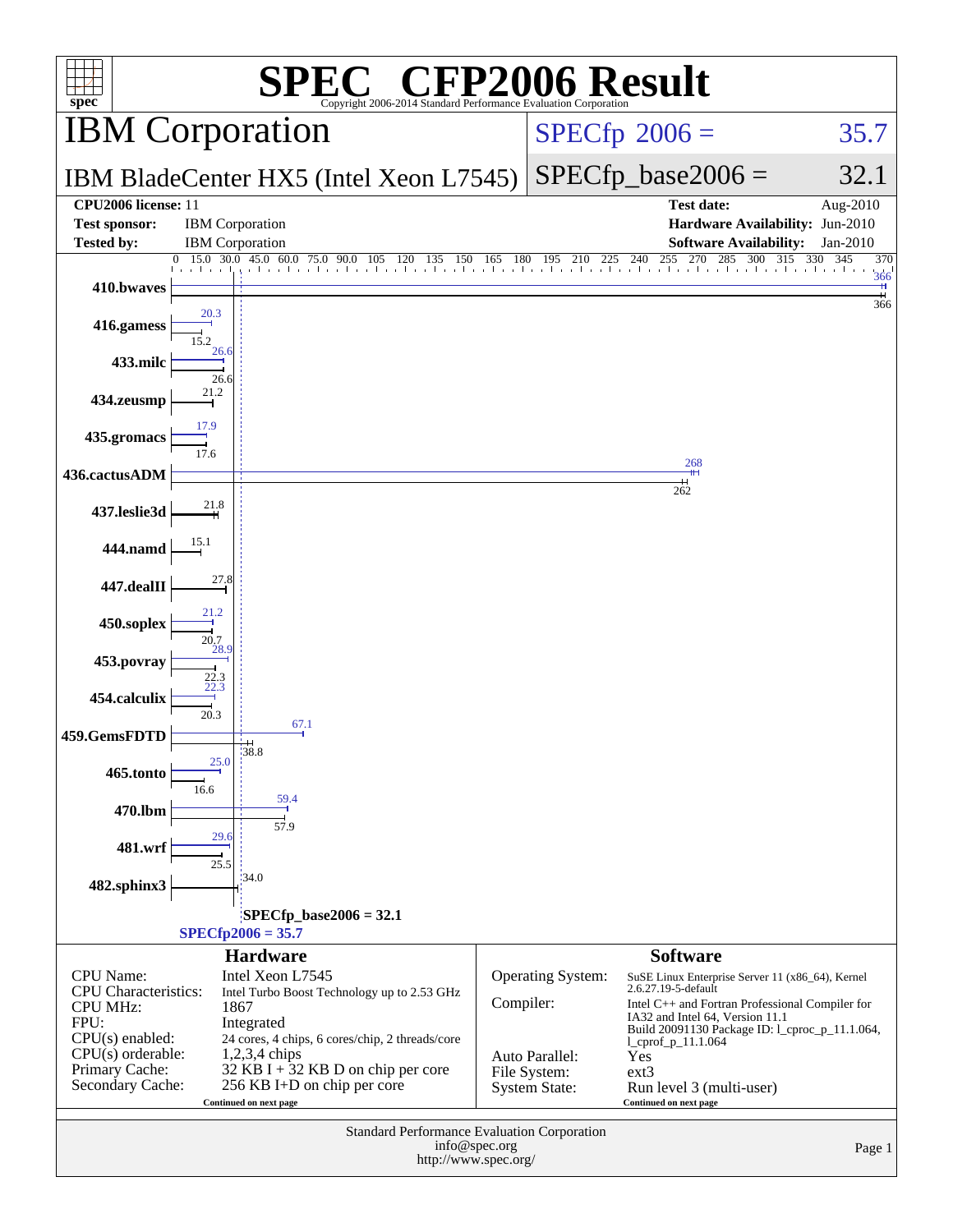| TH H<br>$spec^*$                                                           |                |                                                  |                                                                                                          |       | <b>SPEC CFP2006 Result</b><br>Copyright 2006-2014 Standard Performance Evaluation Corporation |       |                                                            |                                                                                                 |                      |                               |                                 |                        |
|----------------------------------------------------------------------------|----------------|--------------------------------------------------|----------------------------------------------------------------------------------------------------------|-------|-----------------------------------------------------------------------------------------------|-------|------------------------------------------------------------|-------------------------------------------------------------------------------------------------|----------------------|-------------------------------|---------------------------------|------------------------|
| <b>IBM</b> Corporation                                                     |                |                                                  |                                                                                                          |       |                                                                                               |       | $SPECfp2006 =$                                             |                                                                                                 |                      |                               |                                 | 35.7                   |
| IBM BladeCenter HX5 (Intel Xeon L7545)                                     |                |                                                  |                                                                                                          |       |                                                                                               |       |                                                            |                                                                                                 | $SPECfp\_base2006 =$ |                               |                                 | 32.1                   |
| CPU2006 license: 11<br><b>Test sponsor:</b><br><b>Tested by:</b>           |                | <b>IBM</b> Corporation<br><b>IBM</b> Corporation |                                                                                                          |       |                                                                                               |       |                                                            |                                                                                                 | <b>Test date:</b>    | <b>Software Availability:</b> | Hardware Availability: Jun-2010 | Aug-2010<br>$Jan-2010$ |
| L3 Cache:<br>Other Cache:<br>Memory:<br>Disk Subsystem:<br>Other Hardware: |                | None<br>running at 978 MHz)<br>None              | 18 MB I+D on chip per chip<br>256 GB (32 x 8 GB PC3-8500R CL7, Quad Rank,<br>2 x 50 GB SATA, SSD, RAID 0 |       |                                                                                               |       | <b>Base Pointers:</b><br>Peak Pointers:<br>Other Software: | 64-bit<br>None                                                                                  | 32/64-bit            |                               |                                 |                        |
|                                                                            |                |                                                  |                                                                                                          |       | <b>Results Table</b>                                                                          |       |                                                            |                                                                                                 |                      |                               |                                 |                        |
| <b>Benchmark</b>                                                           | <b>Seconds</b> | Ratio                                            | <b>Base</b><br><b>Seconds</b>                                                                            | Ratio | <b>Seconds</b>                                                                                | Ratio | <b>Seconds</b>                                             | <b>Peak</b><br><b>Ratio</b><br><b>Seconds</b><br><b>Ratio</b><br><b>Seconds</b><br><b>Ratio</b> |                      |                               |                                 |                        |
| 410.bwayes                                                                 | 37.1           | 366                                              | 37.1                                                                                                     | 366   | 37.3                                                                                          | 364   | 37.3                                                       | 364                                                                                             | 37.1                 | 366                           | 37.1                            | 366                    |
| 416.gamess                                                                 | 1290           | 15.2                                             | 1284                                                                                                     | 15.3  | 1288                                                                                          | 15.2  | 965                                                        | 20.3                                                                                            | 964                  | 20.3                          | 965                             | 20.3                   |
| 433.milc                                                                   | 348            | 26.4                                             | 344                                                                                                      | 26.7  | 345                                                                                           | 26.6  | 347                                                        | 26.5                                                                                            | 344                  | 26.7                          | 345                             | 26.6                   |
| 434.zeusmp                                                                 | 440            | 20.7                                             | 430                                                                                                      | 21.2  | 430                                                                                           | 21.2  | 440                                                        | 20.7                                                                                            | 430                  | 21.2                          | 430                             | 21.2                   |
| 435.gromacs                                                                | 407            | 17.5                                             | 406                                                                                                      | 17.6  | 402                                                                                           | 17.8  | 402                                                        | 17.8                                                                                            | 399                  | 17.9                          | 399                             | 17.9                   |
| 436.cactusADM                                                              | 45.6           | 262                                              | 45.2                                                                                                     | 264   | 45.6                                                                                          | 262   | 44.6                                                       | 268                                                                                             | 44.8                 | 267                           | 44.2                            | 270                    |
| 437.leslie3d                                                               | 433            | 21.7                                             | 394                                                                                                      | 23.9  | 431                                                                                           | 21.8  | 433                                                        | 21.7                                                                                            | 394                  | 23.9                          | 431                             | 21.8                   |
| 444.namd                                                                   | 534            | 15.0                                             | 531                                                                                                      | 15.1  | 531                                                                                           | 15.1  | 534                                                        | 15.0                                                                                            | 531                  | 15.1                          | 531                             | 15.1                   |
| 447.dealII                                                                 | 411            | 27.8                                             | 413                                                                                                      | 27.7  | 411                                                                                           | 27.8  | 411                                                        | 27.8                                                                                            | 413                  | 27.7                          | 411                             | 27.8                   |
| 450.soplex                                                                 | 404            | 20.7                                             | 405                                                                                                      | 20.6  | 400                                                                                           | 20.9  | 401                                                        | 20.8                                                                                            | 392                  | 21.3                          | 393                             | 21.2                   |
| 453.povray                                                                 | 237            | 22.4                                             | 241                                                                                                      | 22.1  | 239                                                                                           | 22.3  | 183                                                        | 29.0                                                                                            | 185                  | 28.8                          | 184                             | 28.9                   |
| 454.calculix                                                               | 406            | 20.3                                             | 407                                                                                                      | 20.3  | 406                                                                                           | 20.3  | 370                                                        | 22.3                                                                                            | 370                  | 22.3                          | 374                             | 22.1                   |
| 459.GemsFDTD                                                               | 273            | 38.8                                             | 255                                                                                                      | 41.6  | 273                                                                                           | 38.8  | 158                                                        | 67.1                                                                                            | 158                  | 67.1                          | 157                             | 67.5                   |
| 465.tonto                                                                  | 592            | 16.6                                             | 590                                                                                                      | 16.7  | 591                                                                                           | 16.6  | 393                                                        | 25.0                                                                                            | 392                  | 25.1                          | 397                             | 24.8                   |
| 470.1bm                                                                    | 237            | 57.9                                             | 237                                                                                                      | 57.9  | 237                                                                                           | 57.9  | 231                                                        | 59.4                                                                                            | 231                  | 59.4                          | 231                             | 59.4                   |
| 481.wrf                                                                    | 442            | 25.3                                             | 430                                                                                                      | 26.0  | 438                                                                                           | 25.5  | 377                                                        | 29.6                                                                                            | 377                  | 29.6                          | 378                             | 29.6                   |
| 482.sphinx3                                                                | 573            | 34.0                                             | 574                                                                                                      | 33.9  | 573                                                                                           | 34.0  | 573                                                        | 34.0                                                                                            | 574                  | 33.9                          | 573                             | 34.0                   |

Results appear in the [order in which they were run.](http://www.spec.org/auto/cpu2006/Docs/result-fields.html#RunOrder) Bold underlined text [indicates a median measurement.](http://www.spec.org/auto/cpu2006/Docs/result-fields.html#Median)

### **[Operating System Notes](http://www.spec.org/auto/cpu2006/Docs/result-fields.html#OperatingSystemNotes)**

echo 1 > /proc/sys/vm/zone\_reclaim\_mode

### **[Platform Notes](http://www.spec.org/auto/cpu2006/Docs/result-fields.html#PlatformNotes)**

Turbo Boost set to Traditional

### **[General Notes](http://www.spec.org/auto/cpu2006/Docs/result-fields.html#GeneralNotes)**

 'ulimit -s unlimited' was used to set the stack size to unlimited prior to run Binaries were compiled on SLES 10 with Binutils 2.18.50.0.7.20080502 OMP\_NUM\_THREADS set to number of cores KMP\_AFFINITY set to granularity=fine,scatter

Continued on next page

Standard Performance Evaluation Corporation [info@spec.org](mailto:info@spec.org) <http://www.spec.org/>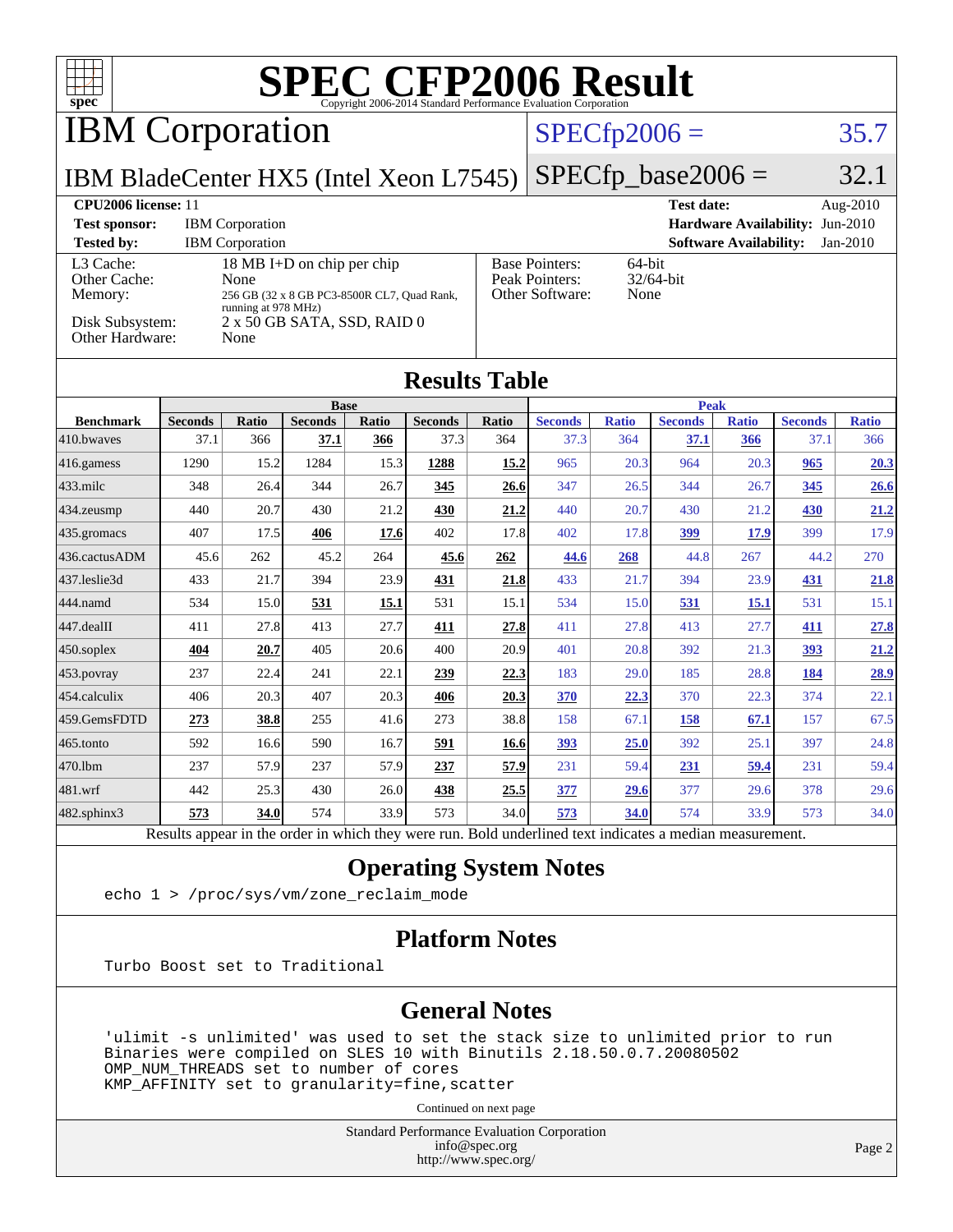

# **[SPEC CFP2006 Result](http://www.spec.org/auto/cpu2006/Docs/result-fields.html#SPECCFP2006Result)**

IBM Corporation

 $SPECTp2006 = 35.7$ 

IBM BladeCenter HX5 (Intel Xeon L7545)  $SPECTp\_base2006 = 32.1$ 

**[Test sponsor:](http://www.spec.org/auto/cpu2006/Docs/result-fields.html#Testsponsor)** IBM Corporation **[Hardware Availability:](http://www.spec.org/auto/cpu2006/Docs/result-fields.html#HardwareAvailability)** Jun-2010

**[CPU2006 license:](http://www.spec.org/auto/cpu2006/Docs/result-fields.html#CPU2006license)** 11 **[Test date:](http://www.spec.org/auto/cpu2006/Docs/result-fields.html#Testdate)** Aug-2010 **[Tested by:](http://www.spec.org/auto/cpu2006/Docs/result-fields.html#Testedby)** IBM Corporation **[Software Availability:](http://www.spec.org/auto/cpu2006/Docs/result-fields.html#SoftwareAvailability)** Jan-2010

### **[General Notes \(Continued\)](http://www.spec.org/auto/cpu2006/Docs/result-fields.html#GeneralNotes)**

KMP\_STACKSIZE set to 200M

## **[Base Compiler Invocation](http://www.spec.org/auto/cpu2006/Docs/result-fields.html#BaseCompilerInvocation)**

[C benchmarks](http://www.spec.org/auto/cpu2006/Docs/result-fields.html#Cbenchmarks):  $\text{icc}$   $-\text{m64}$ 

[C++ benchmarks:](http://www.spec.org/auto/cpu2006/Docs/result-fields.html#CXXbenchmarks) [icpc -m64](http://www.spec.org/cpu2006/results/res2010q3/cpu2006-20100831-13147.flags.html#user_CXXbase_intel_icpc_64bit_bedb90c1146cab66620883ef4f41a67e)

[Fortran benchmarks](http://www.spec.org/auto/cpu2006/Docs/result-fields.html#Fortranbenchmarks): [ifort -m64](http://www.spec.org/cpu2006/results/res2010q3/cpu2006-20100831-13147.flags.html#user_FCbase_intel_ifort_64bit_ee9d0fb25645d0210d97eb0527dcc06e)

[Benchmarks using both Fortran and C](http://www.spec.org/auto/cpu2006/Docs/result-fields.html#BenchmarksusingbothFortranandC): [icc -m64](http://www.spec.org/cpu2006/results/res2010q3/cpu2006-20100831-13147.flags.html#user_CC_FCbase_intel_icc_64bit_0b7121f5ab7cfabee23d88897260401c) [ifort -m64](http://www.spec.org/cpu2006/results/res2010q3/cpu2006-20100831-13147.flags.html#user_CC_FCbase_intel_ifort_64bit_ee9d0fb25645d0210d97eb0527dcc06e)

 $410.1$  . .  $RQPQQQQPHQQQQPHQQ$ 

### **[Base Portability Flags](http://www.spec.org/auto/cpu2006/Docs/result-fields.html#BasePortabilityFlags)**

| 435.gromacs: -DSPEC_CPU_LP64 -nofor_main                       |
|----------------------------------------------------------------|
| 436.cactusADM: -DSPEC CPU LP64 -nofor main                     |
|                                                                |
|                                                                |
|                                                                |
|                                                                |
|                                                                |
| 454.calculix: -DSPEC CPU LP64 -nofor main                      |
|                                                                |
|                                                                |
|                                                                |
| 481.wrf: -DSPEC_CPU_LP64 -DSPEC_CPU_CASE_FLAG -DSPEC_CPU_LINUX |
|                                                                |
|                                                                |

## **[Base Optimization Flags](http://www.spec.org/auto/cpu2006/Docs/result-fields.html#BaseOptimizationFlags)**

Standard Performance Evaluation Corporation [C benchmarks](http://www.spec.org/auto/cpu2006/Docs/result-fields.html#Cbenchmarks): [-xSSE4.2](http://www.spec.org/cpu2006/results/res2010q3/cpu2006-20100831-13147.flags.html#user_CCbase_f-xSSE42_f91528193cf0b216347adb8b939d4107) [-ipo](http://www.spec.org/cpu2006/results/res2010q3/cpu2006-20100831-13147.flags.html#user_CCbase_f-ipo) [-O3](http://www.spec.org/cpu2006/results/res2010q3/cpu2006-20100831-13147.flags.html#user_CCbase_f-O3) [-no-prec-div](http://www.spec.org/cpu2006/results/res2010q3/cpu2006-20100831-13147.flags.html#user_CCbase_f-no-prec-div) [-static](http://www.spec.org/cpu2006/results/res2010q3/cpu2006-20100831-13147.flags.html#user_CCbase_f-static) [-parallel](http://www.spec.org/cpu2006/results/res2010q3/cpu2006-20100831-13147.flags.html#user_CCbase_f-parallel) [-opt-prefetch](http://www.spec.org/cpu2006/results/res2010q3/cpu2006-20100831-13147.flags.html#user_CCbase_f-opt-prefetch) [C++ benchmarks:](http://www.spec.org/auto/cpu2006/Docs/result-fields.html#CXXbenchmarks) [-xSSE4.2](http://www.spec.org/cpu2006/results/res2010q3/cpu2006-20100831-13147.flags.html#user_CXXbase_f-xSSE42_f91528193cf0b216347adb8b939d4107) [-ipo](http://www.spec.org/cpu2006/results/res2010q3/cpu2006-20100831-13147.flags.html#user_CXXbase_f-ipo) [-O3](http://www.spec.org/cpu2006/results/res2010q3/cpu2006-20100831-13147.flags.html#user_CXXbase_f-O3) [-no-prec-div](http://www.spec.org/cpu2006/results/res2010q3/cpu2006-20100831-13147.flags.html#user_CXXbase_f-no-prec-div) [-static](http://www.spec.org/cpu2006/results/res2010q3/cpu2006-20100831-13147.flags.html#user_CXXbase_f-static) [-parallel](http://www.spec.org/cpu2006/results/res2010q3/cpu2006-20100831-13147.flags.html#user_CXXbase_f-parallel) [-opt-prefetch](http://www.spec.org/cpu2006/results/res2010q3/cpu2006-20100831-13147.flags.html#user_CXXbase_f-opt-prefetch) [Fortran benchmarks](http://www.spec.org/auto/cpu2006/Docs/result-fields.html#Fortranbenchmarks): [-xSSE4.2](http://www.spec.org/cpu2006/results/res2010q3/cpu2006-20100831-13147.flags.html#user_FCbase_f-xSSE42_f91528193cf0b216347adb8b939d4107) [-ipo](http://www.spec.org/cpu2006/results/res2010q3/cpu2006-20100831-13147.flags.html#user_FCbase_f-ipo) [-O3](http://www.spec.org/cpu2006/results/res2010q3/cpu2006-20100831-13147.flags.html#user_FCbase_f-O3) [-no-prec-div](http://www.spec.org/cpu2006/results/res2010q3/cpu2006-20100831-13147.flags.html#user_FCbase_f-no-prec-div) [-static](http://www.spec.org/cpu2006/results/res2010q3/cpu2006-20100831-13147.flags.html#user_FCbase_f-static) [-parallel](http://www.spec.org/cpu2006/results/res2010q3/cpu2006-20100831-13147.flags.html#user_FCbase_f-parallel) [-opt-prefetch](http://www.spec.org/cpu2006/results/res2010q3/cpu2006-20100831-13147.flags.html#user_FCbase_f-opt-prefetch) Continued on next page

[info@spec.org](mailto:info@spec.org) <http://www.spec.org/>

Page 3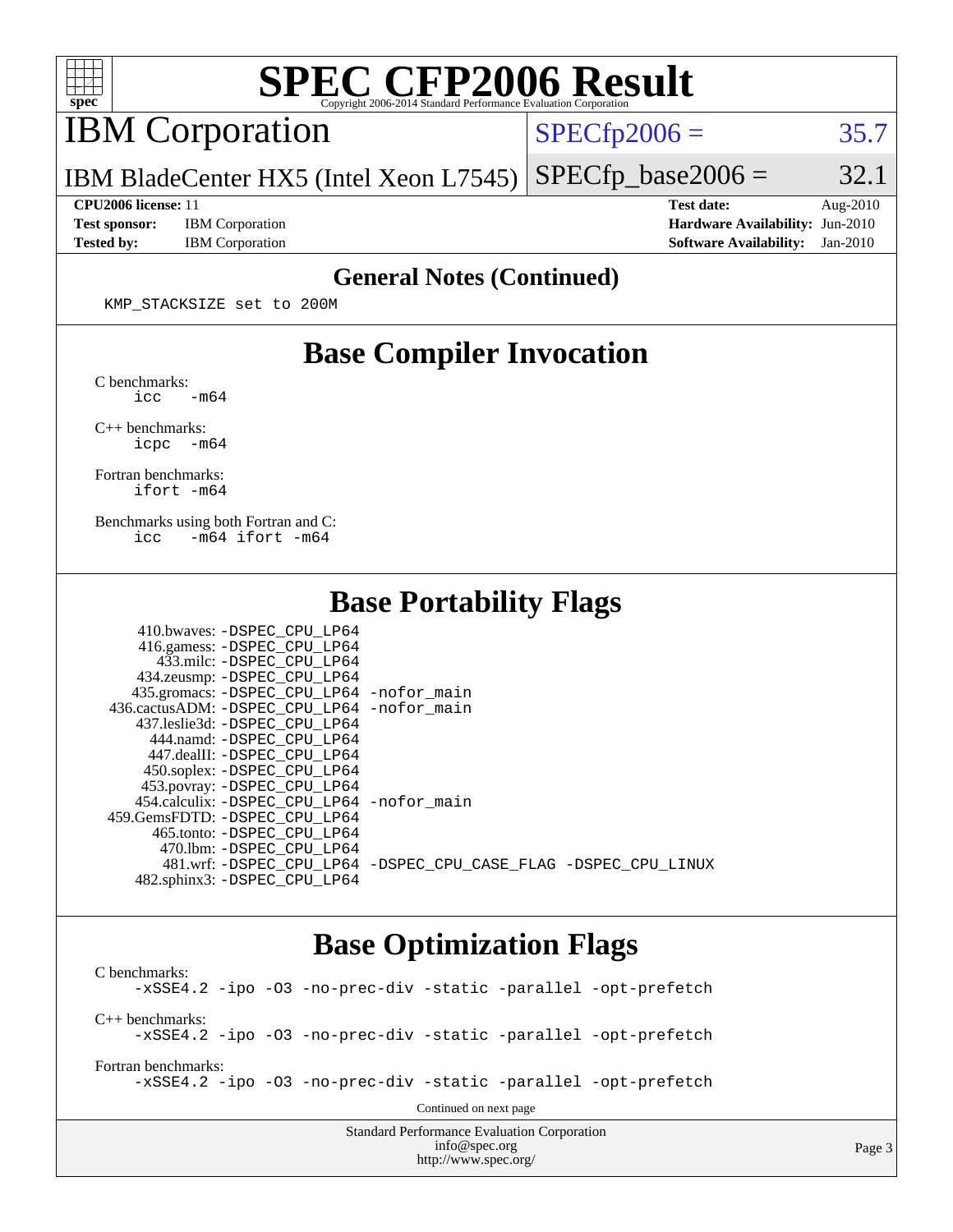

# **[SPEC CFP2006 Result](http://www.spec.org/auto/cpu2006/Docs/result-fields.html#SPECCFP2006Result)**

IBM Corporation

 $SPECfp2006 = 35.7$  $SPECfp2006 = 35.7$ 

IBM BladeCenter HX5 (Intel Xeon L7545)  $SPECTp\_base2006 = 32.1$ 

**[Test sponsor:](http://www.spec.org/auto/cpu2006/Docs/result-fields.html#Testsponsor)** IBM Corporation **[Hardware Availability:](http://www.spec.org/auto/cpu2006/Docs/result-fields.html#HardwareAvailability)** Jun-2010

**[CPU2006 license:](http://www.spec.org/auto/cpu2006/Docs/result-fields.html#CPU2006license)** 11 **[Test date:](http://www.spec.org/auto/cpu2006/Docs/result-fields.html#Testdate)** Aug-2010 **[Tested by:](http://www.spec.org/auto/cpu2006/Docs/result-fields.html#Testedby)** IBM Corporation **[Software Availability:](http://www.spec.org/auto/cpu2006/Docs/result-fields.html#SoftwareAvailability)** Jan-2010

# **[Base Optimization Flags \(Continued\)](http://www.spec.org/auto/cpu2006/Docs/result-fields.html#BaseOptimizationFlags)**

[Benchmarks using both Fortran and C](http://www.spec.org/auto/cpu2006/Docs/result-fields.html#BenchmarksusingbothFortranandC):

[-xSSE4.2](http://www.spec.org/cpu2006/results/res2010q3/cpu2006-20100831-13147.flags.html#user_CC_FCbase_f-xSSE42_f91528193cf0b216347adb8b939d4107) [-ipo](http://www.spec.org/cpu2006/results/res2010q3/cpu2006-20100831-13147.flags.html#user_CC_FCbase_f-ipo) [-O3](http://www.spec.org/cpu2006/results/res2010q3/cpu2006-20100831-13147.flags.html#user_CC_FCbase_f-O3) [-no-prec-div](http://www.spec.org/cpu2006/results/res2010q3/cpu2006-20100831-13147.flags.html#user_CC_FCbase_f-no-prec-div) [-static](http://www.spec.org/cpu2006/results/res2010q3/cpu2006-20100831-13147.flags.html#user_CC_FCbase_f-static) [-parallel](http://www.spec.org/cpu2006/results/res2010q3/cpu2006-20100831-13147.flags.html#user_CC_FCbase_f-parallel) [-opt-prefetch](http://www.spec.org/cpu2006/results/res2010q3/cpu2006-20100831-13147.flags.html#user_CC_FCbase_f-opt-prefetch)

# **[Peak Compiler Invocation](http://www.spec.org/auto/cpu2006/Docs/result-fields.html#PeakCompilerInvocation)**

 $C$  benchmarks:<br>icc  $-m64$ 

[C++ benchmarks:](http://www.spec.org/auto/cpu2006/Docs/result-fields.html#CXXbenchmarks) [icpc -m64](http://www.spec.org/cpu2006/results/res2010q3/cpu2006-20100831-13147.flags.html#user_CXXpeak_intel_icpc_64bit_bedb90c1146cab66620883ef4f41a67e)

[Fortran benchmarks](http://www.spec.org/auto/cpu2006/Docs/result-fields.html#Fortranbenchmarks): [ifort -m64](http://www.spec.org/cpu2006/results/res2010q3/cpu2006-20100831-13147.flags.html#user_FCpeak_intel_ifort_64bit_ee9d0fb25645d0210d97eb0527dcc06e)

[Benchmarks using both Fortran and C](http://www.spec.org/auto/cpu2006/Docs/result-fields.html#BenchmarksusingbothFortranandC): [icc -m64](http://www.spec.org/cpu2006/results/res2010q3/cpu2006-20100831-13147.flags.html#user_CC_FCpeak_intel_icc_64bit_0b7121f5ab7cfabee23d88897260401c) [ifort -m64](http://www.spec.org/cpu2006/results/res2010q3/cpu2006-20100831-13147.flags.html#user_CC_FCpeak_intel_ifort_64bit_ee9d0fb25645d0210d97eb0527dcc06e)

## **[Peak Portability Flags](http://www.spec.org/auto/cpu2006/Docs/result-fields.html#PeakPortabilityFlags)**

Same as Base Portability Flags

# **[Peak Optimization Flags](http://www.spec.org/auto/cpu2006/Docs/result-fields.html#PeakOptimizationFlags)**

[C benchmarks](http://www.spec.org/auto/cpu2006/Docs/result-fields.html#Cbenchmarks):

```
 433.milc: -xSSE4.2(pass 2) -prof-gen(pass 1) -ipo(pass 2) -O3(pass 2)
-no-prec-div(pass 2) -static(pass 2) -prof-use(pass 2)
-ansi-alias
```
 470.lbm: [-xSSE4.2](http://www.spec.org/cpu2006/results/res2010q3/cpu2006-20100831-13147.flags.html#user_peakPASS2_CFLAGSPASS2_LDFLAGS470_lbm_f-xSSE42_f91528193cf0b216347adb8b939d4107)(pass 2) [-prof-gen](http://www.spec.org/cpu2006/results/res2010q3/cpu2006-20100831-13147.flags.html#user_peakPASS1_CFLAGSPASS1_LDFLAGS470_lbm_prof_gen_e43856698f6ca7b7e442dfd80e94a8fc)(pass 1) [-ipo](http://www.spec.org/cpu2006/results/res2010q3/cpu2006-20100831-13147.flags.html#user_peakPASS2_CFLAGSPASS2_LDFLAGS470_lbm_f-ipo)(pass 2) [-O3](http://www.spec.org/cpu2006/results/res2010q3/cpu2006-20100831-13147.flags.html#user_peakPASS2_CFLAGSPASS2_LDFLAGS470_lbm_f-O3)(pass 2) [-no-prec-div](http://www.spec.org/cpu2006/results/res2010q3/cpu2006-20100831-13147.flags.html#user_peakPASS2_CFLAGSPASS2_LDFLAGS470_lbm_f-no-prec-div)(pass 2) [-static](http://www.spec.org/cpu2006/results/res2010q3/cpu2006-20100831-13147.flags.html#user_peakPASS2_CFLAGSPASS2_LDFLAGS470_lbm_f-static)(pass 2) [-prof-use](http://www.spec.org/cpu2006/results/res2010q3/cpu2006-20100831-13147.flags.html#user_peakPASS2_CFLAGSPASS2_LDFLAGS470_lbm_prof_use_bccf7792157ff70d64e32fe3e1250b55)(pass 2) [-parallel](http://www.spec.org/cpu2006/results/res2010q3/cpu2006-20100831-13147.flags.html#user_peakOPTIMIZE470_lbm_f-parallel) [-ansi-alias](http://www.spec.org/cpu2006/results/res2010q3/cpu2006-20100831-13147.flags.html#user_peakOPTIMIZE470_lbm_f-ansi-alias) [-auto-ilp32](http://www.spec.org/cpu2006/results/res2010q3/cpu2006-20100831-13147.flags.html#user_peakCOPTIMIZE470_lbm_f-auto-ilp32)

```
482.sphinx3: basepeak = yes
```
[C++ benchmarks:](http://www.spec.org/auto/cpu2006/Docs/result-fields.html#CXXbenchmarks)

444.namd: basepeak = yes

447.dealII: basepeak = yes

```
 450.soplex: -xSSE4.2(pass 2) -prof-gen(pass 1) -ipo(pass 2) -O3(pass 2)
 -no-prec-div(pass 2) -static(pass 2) -prof-use(pass 2)
 -opt-malloc-options=3 -auto-ilp32
```
Continued on next page

Standard Performance Evaluation Corporation [info@spec.org](mailto:info@spec.org) <http://www.spec.org/>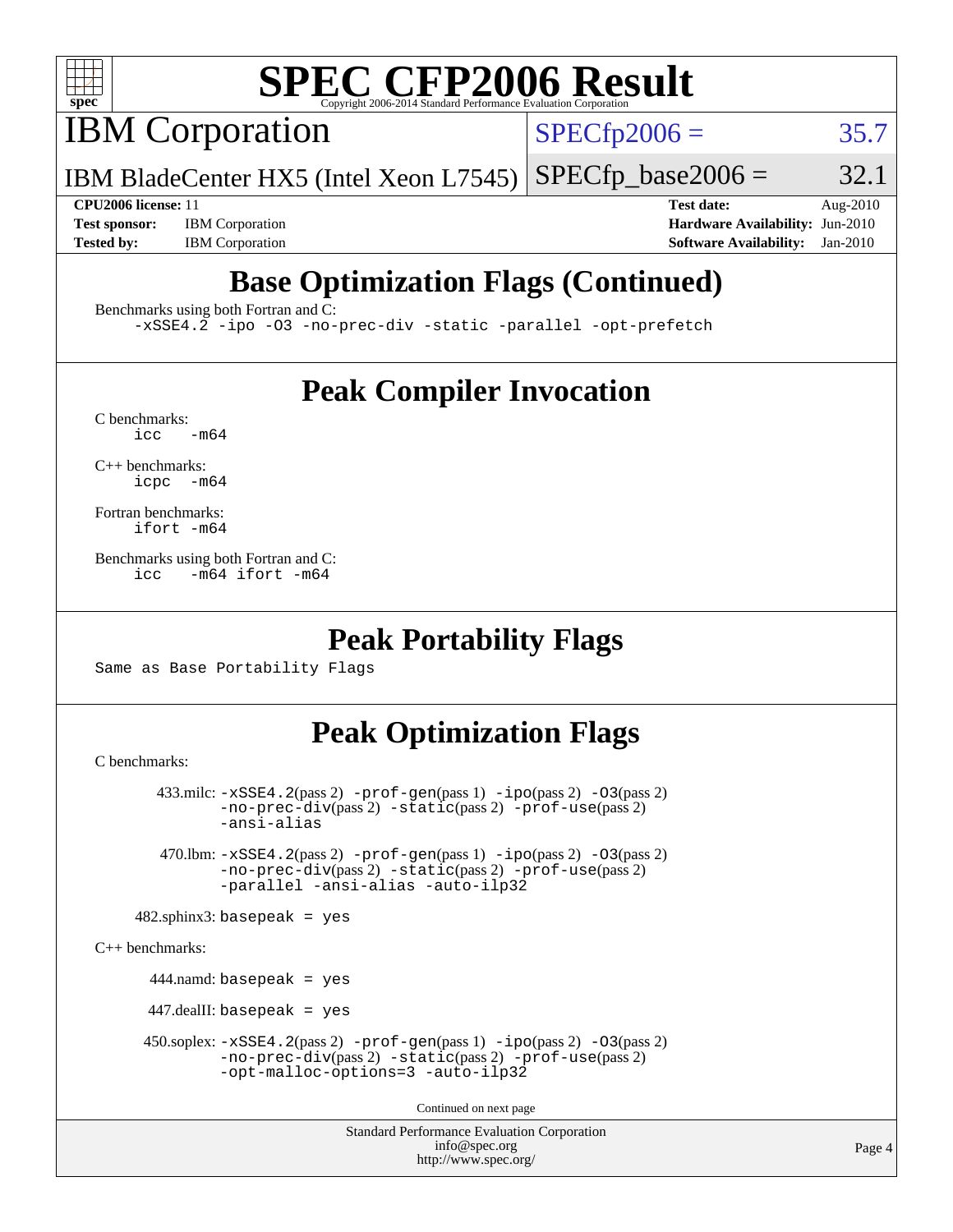

# **[SPEC CFP2006 Result](http://www.spec.org/auto/cpu2006/Docs/result-fields.html#SPECCFP2006Result)**

IBM Corporation

 $SPECfp2006 = 35.7$  $SPECfp2006 = 35.7$ 

Page 5

IBM BladeCenter HX5 (Intel Xeon L7545)  $SPECTp\_base2006 = 32.1$ 

**[Tested by:](http://www.spec.org/auto/cpu2006/Docs/result-fields.html#Testedby)** IBM Corporation **[Software Availability:](http://www.spec.org/auto/cpu2006/Docs/result-fields.html#SoftwareAvailability)** Jan-2010

**[CPU2006 license:](http://www.spec.org/auto/cpu2006/Docs/result-fields.html#CPU2006license)** 11 **[Test date:](http://www.spec.org/auto/cpu2006/Docs/result-fields.html#Testdate)** Aug-2010 **[Test sponsor:](http://www.spec.org/auto/cpu2006/Docs/result-fields.html#Testsponsor)** IBM Corporation **[Hardware Availability:](http://www.spec.org/auto/cpu2006/Docs/result-fields.html#HardwareAvailability)** Jun-2010

# **[Peak Optimization Flags \(Continued\)](http://www.spec.org/auto/cpu2006/Docs/result-fields.html#PeakOptimizationFlags)**

|                                      | $453.$ povray: $-xSSE4$ . $2(pass 2)$ -prof-gen $(pass 1)$ -ipo $(pass 2)$ -03 $(pass 2)$<br>-no-prec-div(pass 2) -static(pass 2) -prof-use(pass 2)<br>-unroll4 -ansi-alias             |
|--------------------------------------|-----------------------------------------------------------------------------------------------------------------------------------------------------------------------------------------|
| Fortran benchmarks:                  |                                                                                                                                                                                         |
|                                      | 410.bwaves: -xSSE4.2 -ipo -03 -no-prec-div -static -opt-prefetch<br>-parallel                                                                                                           |
|                                      | 416.gamess: $-xSSE4$ . 2(pass 2) $-prof-gen(pass 1) -ipo(pass 2) -O3(pass 2)$<br>$-no-prec-div(pass 2) -static(pass 2) -prof-use(pass 2)$<br>-unroll2 -Ob0 -ansi-alias -scalar-rep-     |
|                                      | $434$ .zeusmp: basepeak = yes                                                                                                                                                           |
|                                      | $437$ leslie3d: basepeak = yes                                                                                                                                                          |
|                                      | $459.GemsFDTD: -xSSE4.2(pass 2) -prof-gen(pass 1) -ipo(pass 2) -03(pass 2)$<br>-no-prec-div(pass 2) -static(pass 2) -prof-use(pass 2)<br>-unroll2 -Ob0 -opt-prefetch -parallel          |
|                                      | 465.tonto: -xSSE4.2(pass 2) -prof-gen(pass 1) -ipo(pass 2) -03(pass 2)<br>-no-prec-div(pass 2) -static(pass 2) -prof-use(pass 2)<br>-inline-calloc -opt-malloc-options=3 -auto -unroll4 |
| Benchmarks using both Fortran and C: |                                                                                                                                                                                         |
|                                      | 435.gromacs: -xSSE4.2(pass 2) -prof-gen(pass 1) -ipo(pass 2) -03(pass 2)<br>-no-prec-div(pass 2) -static(pass 2) -prof-use(pass 2)<br>-opt-prefetch -auto-ilp32                         |
|                                      | 436.cactusADM: -xSSE4.2(pass 2) -prof-gen(pass 1) -ipo(pass 2) -03(pass 2)<br>$-no-prec-div(pass 2) -static(pass 2) -prof-use(pass 2)$<br>-unroll2 -opt-prefetch -parallel -auto-ilp32  |
|                                      | 454.calculix: -xSSE4.2 -ipo -03 -no-prec-div -static -auto-ilp32                                                                                                                        |
|                                      | 481.wrf: Same as 454.calculix                                                                                                                                                           |
|                                      | The flags file that was used to format this result can be browsed at<br>http://www.spec.org/cpu2006/flags/Intel-ic11.1-linux64-revE.20100929.00.html                                    |
|                                      | You can also download the XML flags source by saving the following link:<br>http://www.spec.org/cpu2006/flags/Intel-ic11.1-linux64-revE.20100929.00.xml                                 |
|                                      |                                                                                                                                                                                         |
|                                      |                                                                                                                                                                                         |
|                                      |                                                                                                                                                                                         |
|                                      | Standard Performance Evaluation Corporation                                                                                                                                             |

[info@spec.org](mailto:info@spec.org) <http://www.spec.org/>